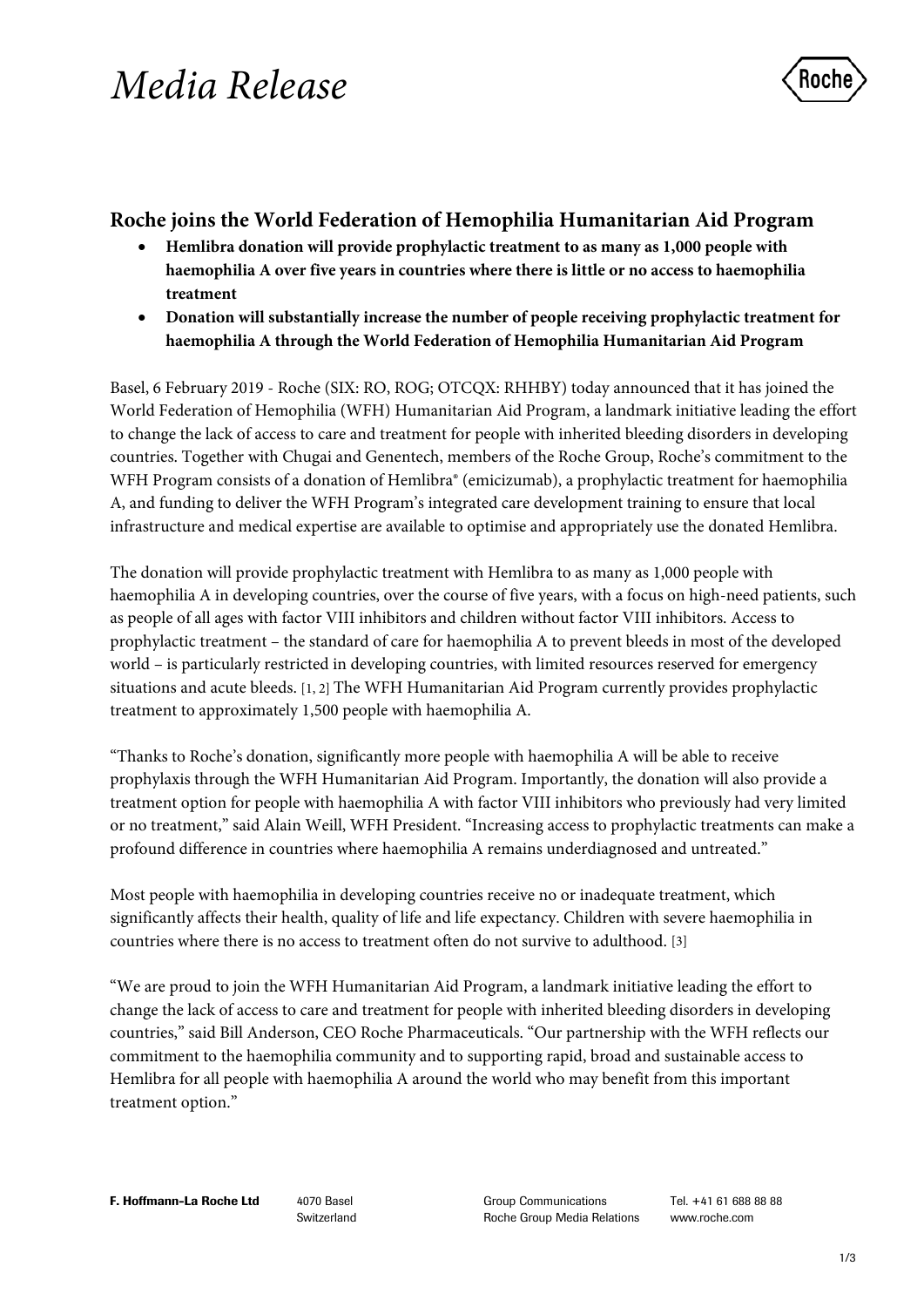Hemlibra is the only prophylactic medicine that can be given subcutaneously and offers effective bleed control with dosing options as infrequent as every four weeks. [4] Hemlibra has been studied in one of the largest pivotal clinical trial programmes in people with haemophilia A with and without factor VIII inhibitors, including four phase III studies (HAVEN 1, HAVEN 2, HAVEN 3 and HAVEN 4). Hemlibra has been approved for routine prophylaxis to prevent or reduce the frequency of bleeding episodes in people with haemophilia A with factor VIII inhibitors in over 50 countries worldwide. On 4 October 2018, Hemlibra was approved by the US Food and Drug Administration (FDA) for routine prophylaxis to prevent or reduce the frequency of bleeding episodes in adults and children, ages newborn and older, with haemophilia A without factor VIII inhibitors.[3] On 1 February 2019, the EU Committee for Medicinal Products for Human Use (CHMP) adopted a positive opinion for Hemlibra (emicizumab) for routine prophylaxis of bleeding episodes in adults and children with severe haemophilia A without factor VIII inhibitors. Submissions to, and approvals by, other regulatory authorities around the world are ongoing.

To learn more about the WFH and the Humanitarian Aid Program visit [https://www.wfh.org/en/humanitarian-aid-program.](https://www.wfh.org/en/humanitarian-aid-program)

### **About Hemlibra® (emicizumab)**

Hemlibra is a bispecific factor IXa- and factor X-directed antibody. It is designed to bring together factor IXa and factor X, proteins required to activate the natural coagulation cascade and restore the blood clotting process for people with haemophilia A. Hemlibra is a prophylactic (preventative) treatment that can be administered by an injection of a ready-to-use solution under the skin (subcutaneously) once-weekly, every two weeks or every four weeks. Hemlibra was created by Chugai Pharmaceutical Co., Ltd. and is being codeveloped globally by Chugai, Roche and Genentech. It is marketed in the United States by Genentech as Hemlibra (emicizumab-kxwh), with kxwh as the suffix designated in accordance with Nonproprietary Naming of Biological Products Guidance for Industry issued by the US Food and Drug Administration.

#### **About Roche in haematology**

For more than 20 years, Roche has been developing medicines that redefine treatment in haematology. Today, we are investing more than ever in our effort to bring innovative treatment options to people with diseases of the blood. In addition to approved medicines MabThera®/Rituxan® (rituximab), Gazyva®/Gazyvaro® (obinutuzumab), and Venclexta®/Venclyxto™ (venetoclax) in collaboration with AbbVie, Roche's pipeline of investigational haematology medicines includes Tecentriq® (atezolizumab), an anti-CD79b antibody drug conjugate (polatuzumab vedotin/RG7596) and a small molecule antagonist of MDM2 (idasanutlin/RG7388). Roche's dedication to developing novel molecules in haematology expands beyond malignancy, with the development of Hemlibra® (emicizumab), a bispecific monoclonal antibody for the treatment of haemophilia A.

## **About Roche**

Roche is a global pioneer in pharmaceuticals and diagnostics focused on advancing science to improve people's lives. The combined strengths of pharmaceuticals and diagnostics under one roof have made Roche the leader in personalised healthcare – a strategy that aims to fit the right treatment to each patient in the best way possible.